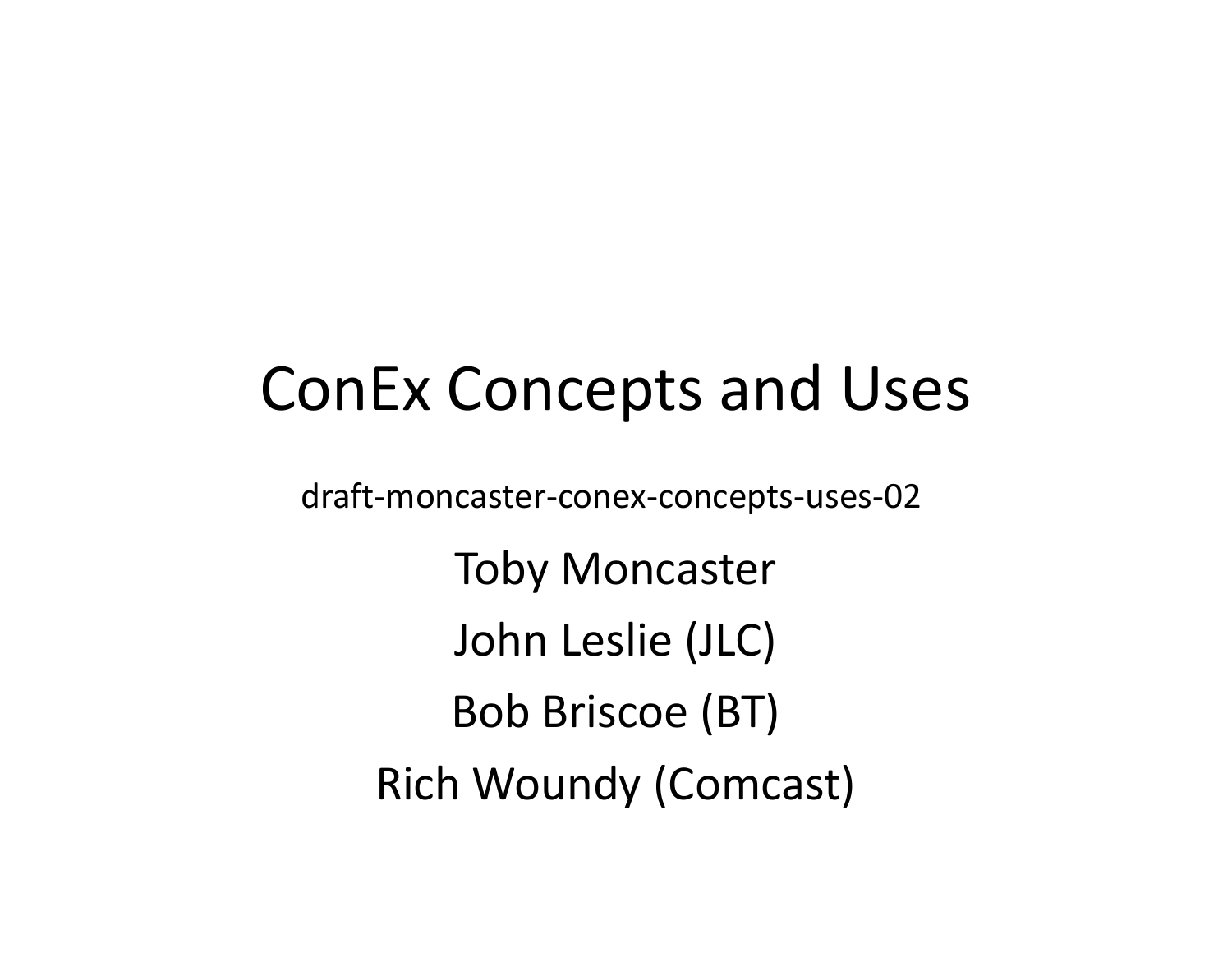#### Draft status

draft-moncaster-conex-concepts-uses-02

- $\bullet$ Individual draft
- •Intended charter milestone: use-cases
- $\bullet$ Intended status: Informational
- •Intended next step: WG item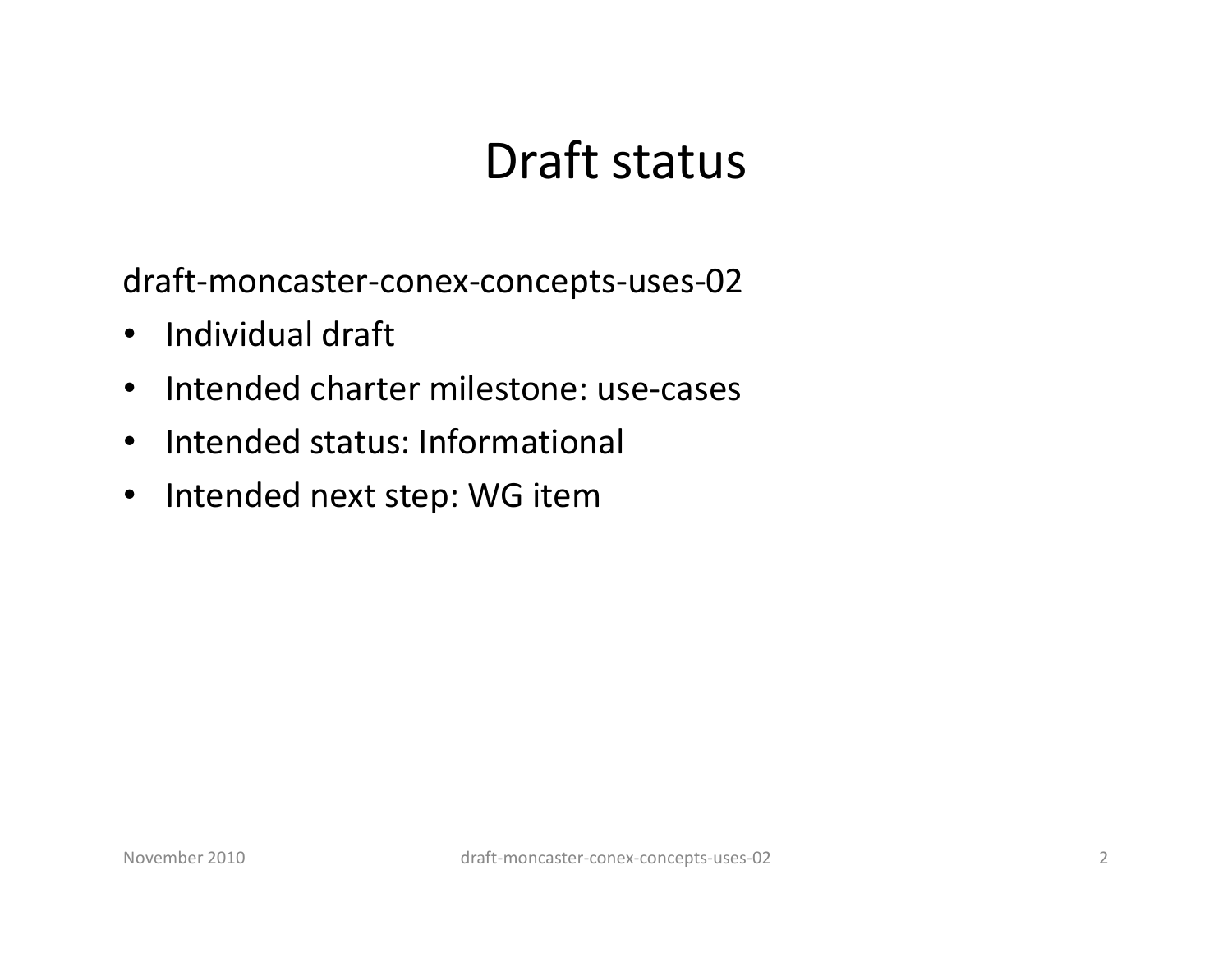#### Changes from previous version

- $\bullet$  Updated document to take account of the new Abstract Mechanism draft
	- As the Abstract Mechanism draft develops, more material will be able to be removed from this document
- $\bullet$ Updated the definitions section
- $\bullet$ Removed sections on Requirements and Mechanism
- Moved section on Architectural Elements (monitors and  $\bullet$ policers) to new appendix
- $\bullet$ Minor changes throughout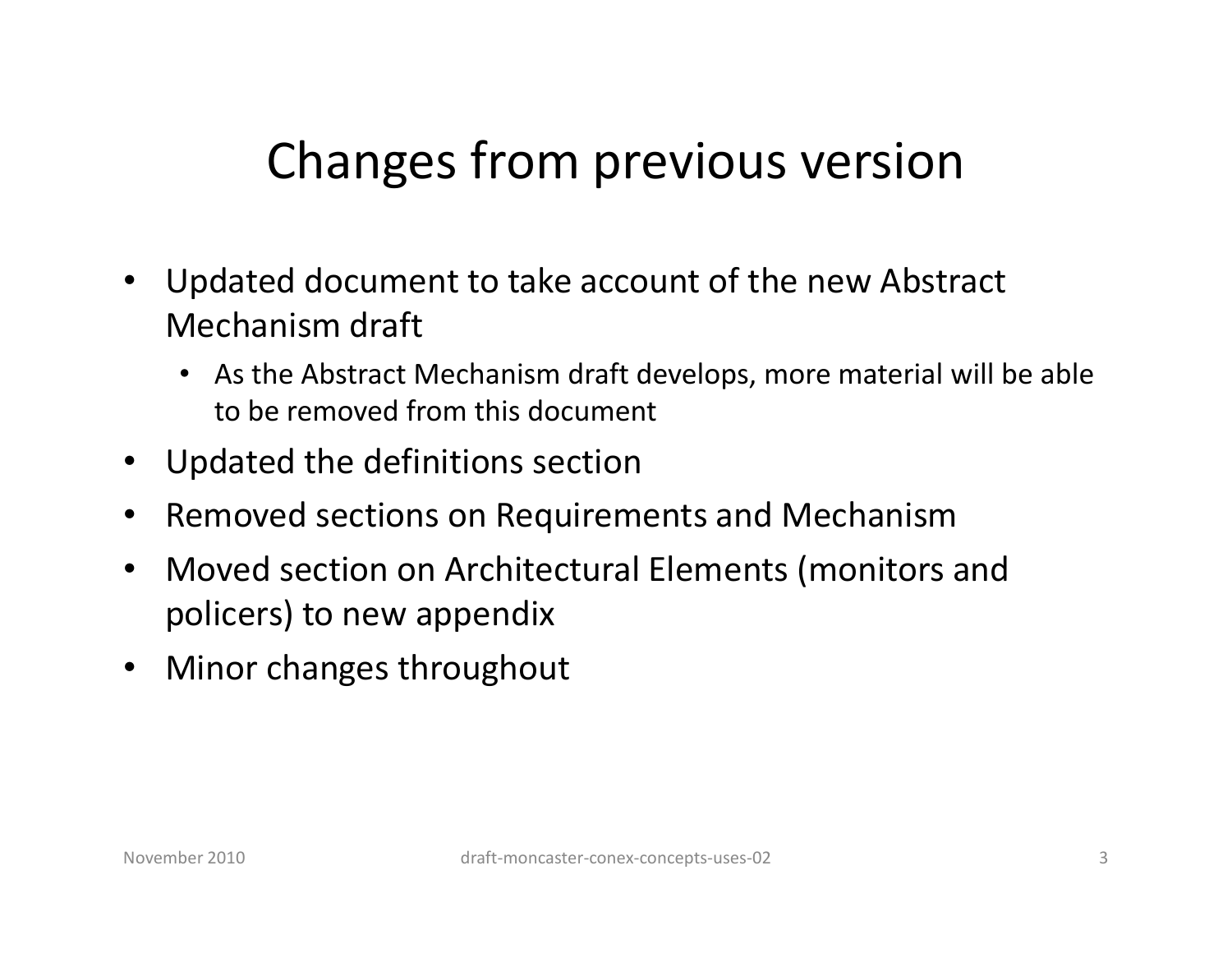## The Problem

- $\triangleright$  The problem can be characterised in at least two ways:
	- •Capacity Sharing – sharing limited resources between concurrent flows
	- •Congestion Management – improving performance and delay for all
- $\triangleright$  Understanding congestion is definitely key
	- Too much traffic arriving too quickly = congestion
- > Capacity sharing currently myopic:
	- •In time (queues have no idea of past history of traffic)
	- In space (traffic may be causing problems elsewhere)
- $\triangleright$  Queues can only apply pressure by indicating congestion
	- •Best signalled in forward direction (unlike Source Quench)
	- $\bullet$ Requires honesty from receiver who wants the data as fast as possible
	- $\bullet$ Needs sender to reduce rate, but it would rather send fast too
- $\triangleright$  Whole path congestion not visible at forwarding layer
	- •Can't tell whether traffic is responsive to congestion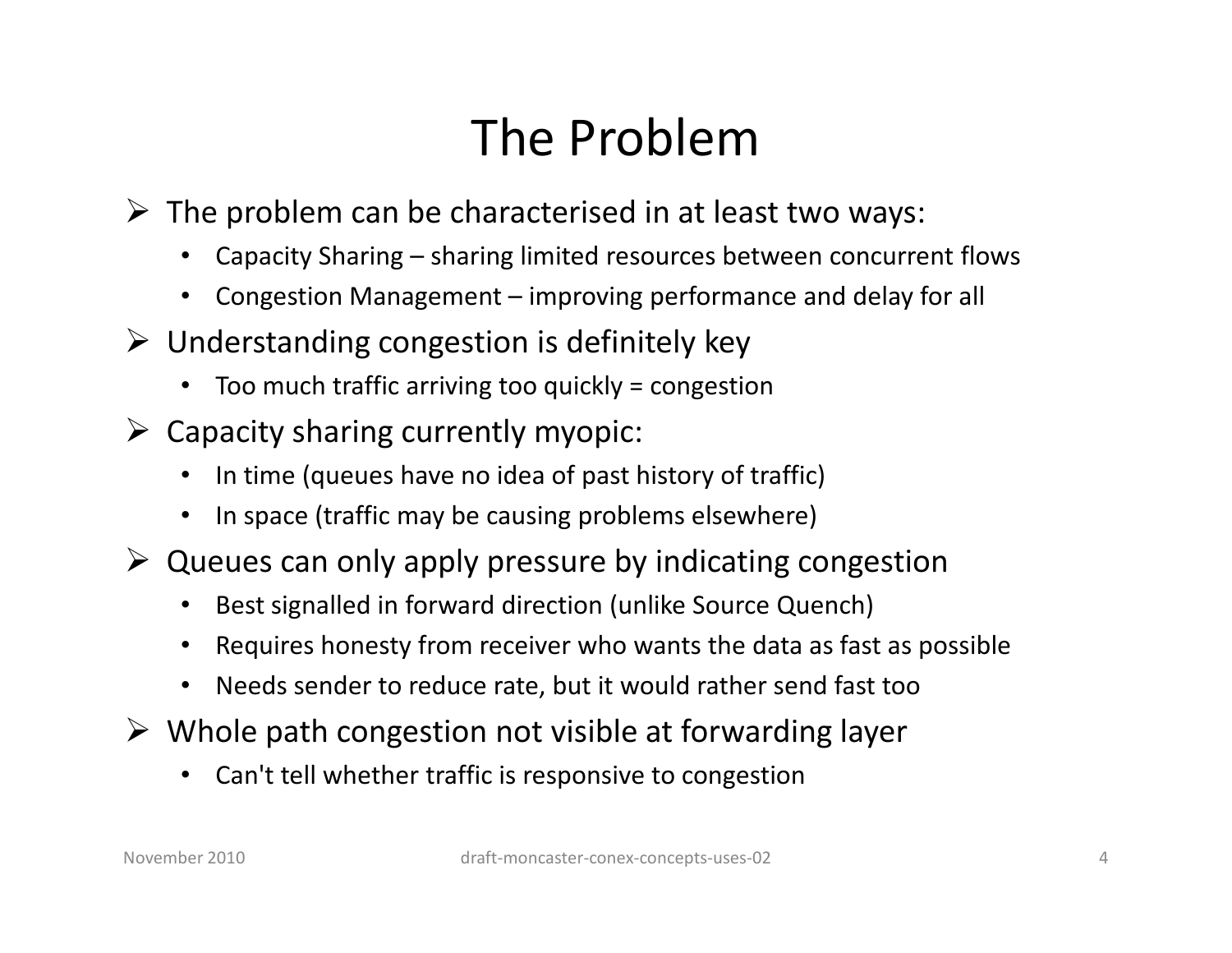#### The Problem continued

- $\triangleright$  Capacity sharing suffers from a key problem how to measure it
- $\triangleright$  Current approaches (rate and volume) are bad as they don't reflect actual network conditions
- > Congestion is a good measure of impact on other users
- $\triangleright$  Congestion-volume is a better metric to measure this
	- •Congestion-volume = volume x congestion (units of bytes)
	- •Congestion-Rate = rate x congestion (units of bps)
	- For a 1Mbps flow, 0.1% congestion = 125 bytes congestion-volume in 1 second
- Congestion-volume is measure of how much excess traffic was in  $\epsilon$ network over any sampling interval (millisec, minute, month, ...)
- Congestion-volume can be measured per-packet, per-flow, per-user, per-network, ...
- ConEx means congestion-volume can be measured as easily as volume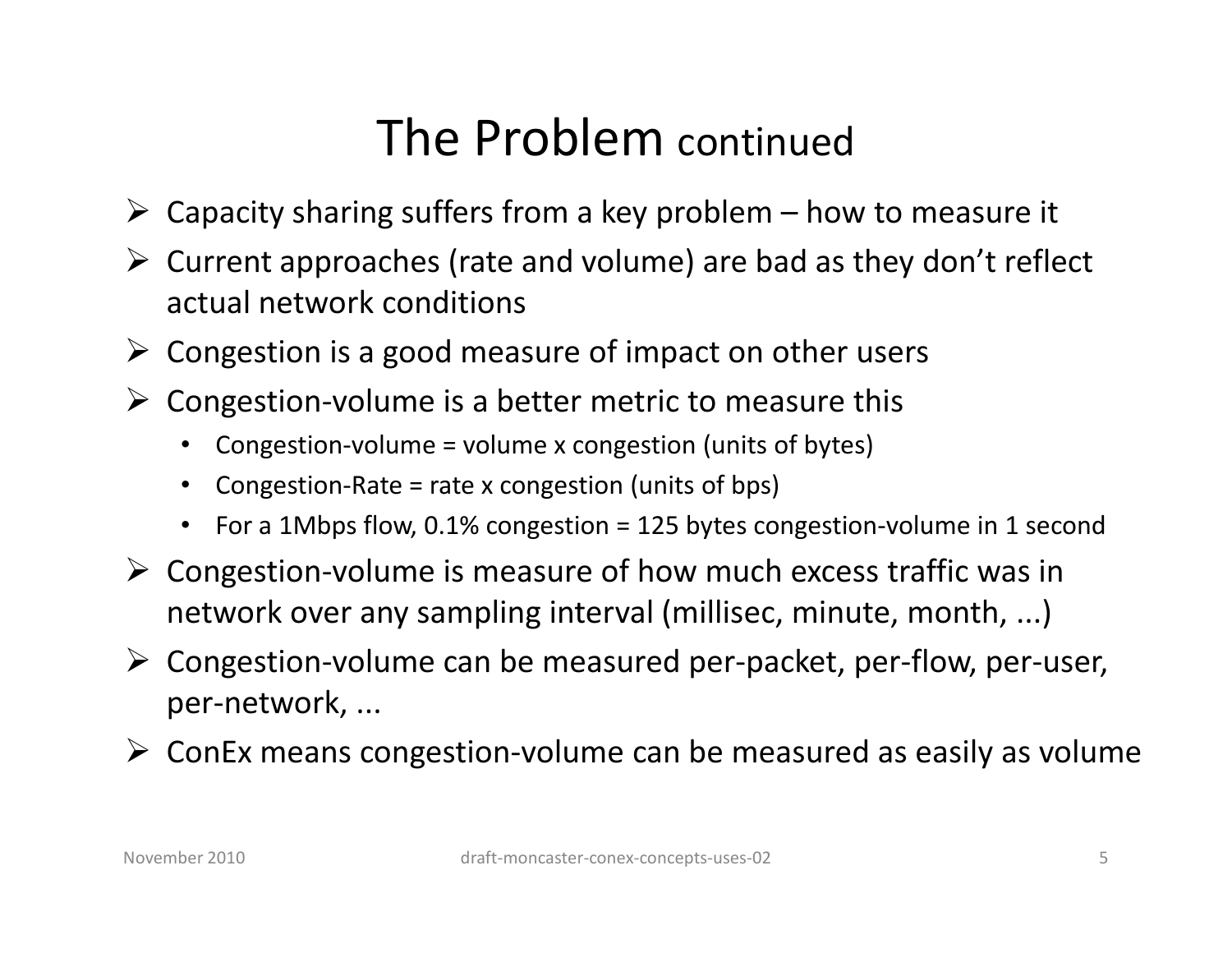#### ConEx Use Cases Introduction

- > Lots of use cases for ConEx
- Charter focuses on use cases for following scenario:



Green elements ConEx-Enabled. Grey elements not Enabled

 $\triangleright$  NB: the symmetry of most networks implies that **ISP Z** can be a ConEx-Enabled *source* network for any traffic that **Dest** sends into the network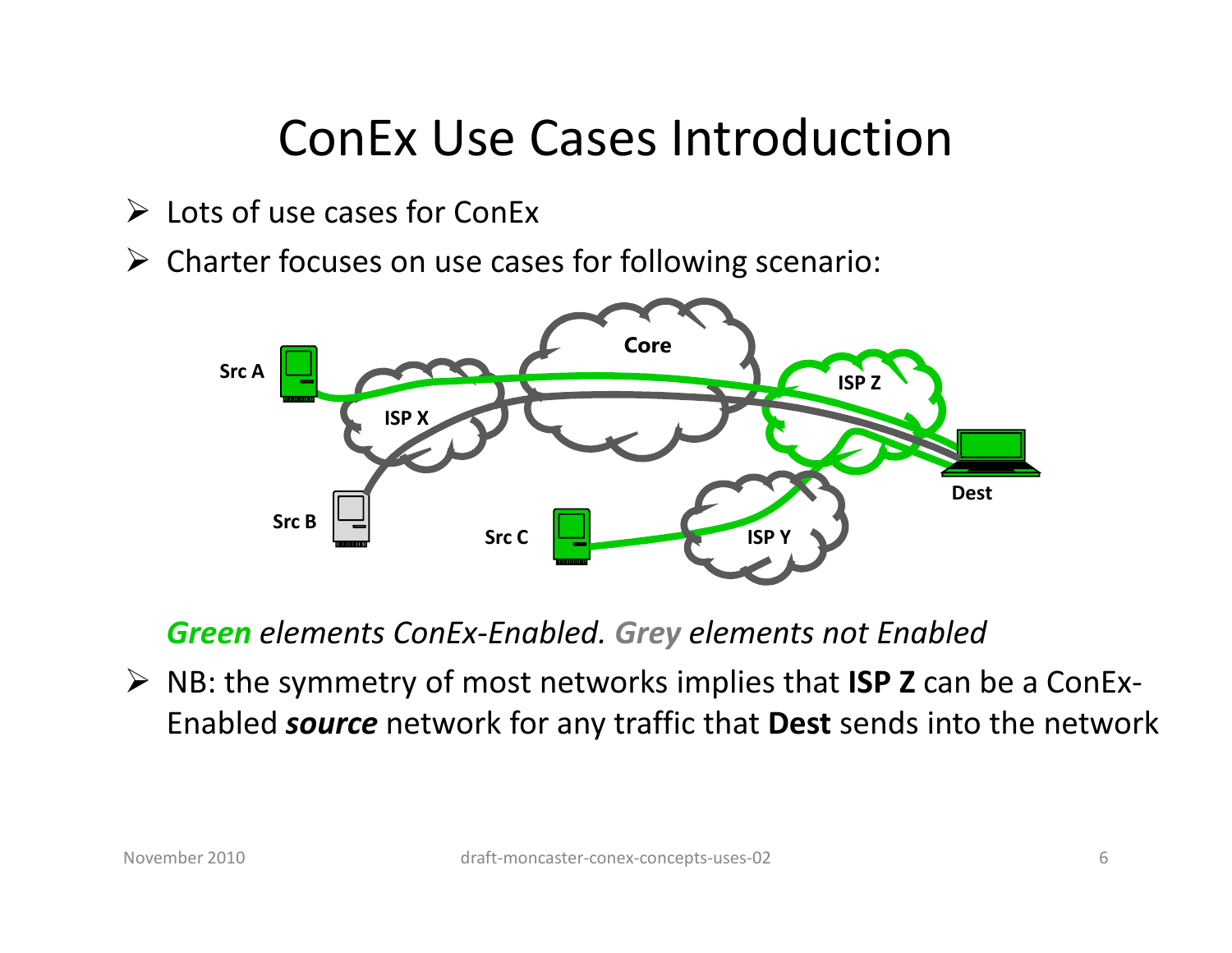# Summary of ConEx Use Cases

- > Traffic management
	- $\bullet$ Enable operator management according to congestion volume
- Encourage better congestion control<br>"
	- "Scavenger" services such as LEDBAT should generate little congestion volume and therefore benefit from ConEx traffic management
- > Targeted capacity provisioning
	- $\bullet$  ISP settlements based on congestion volume can allocate money to where upgrades are needed
- Enable differentiated QoS
	- Higher priority application can increase congestion volume, in order to increase packet drops for lower priority applications
- > Mitigate DDOS attacks
	- •Malicious traffic causing high congestion volumes can be identified and mitigated
	- (See later discussion about whether to keep this use case)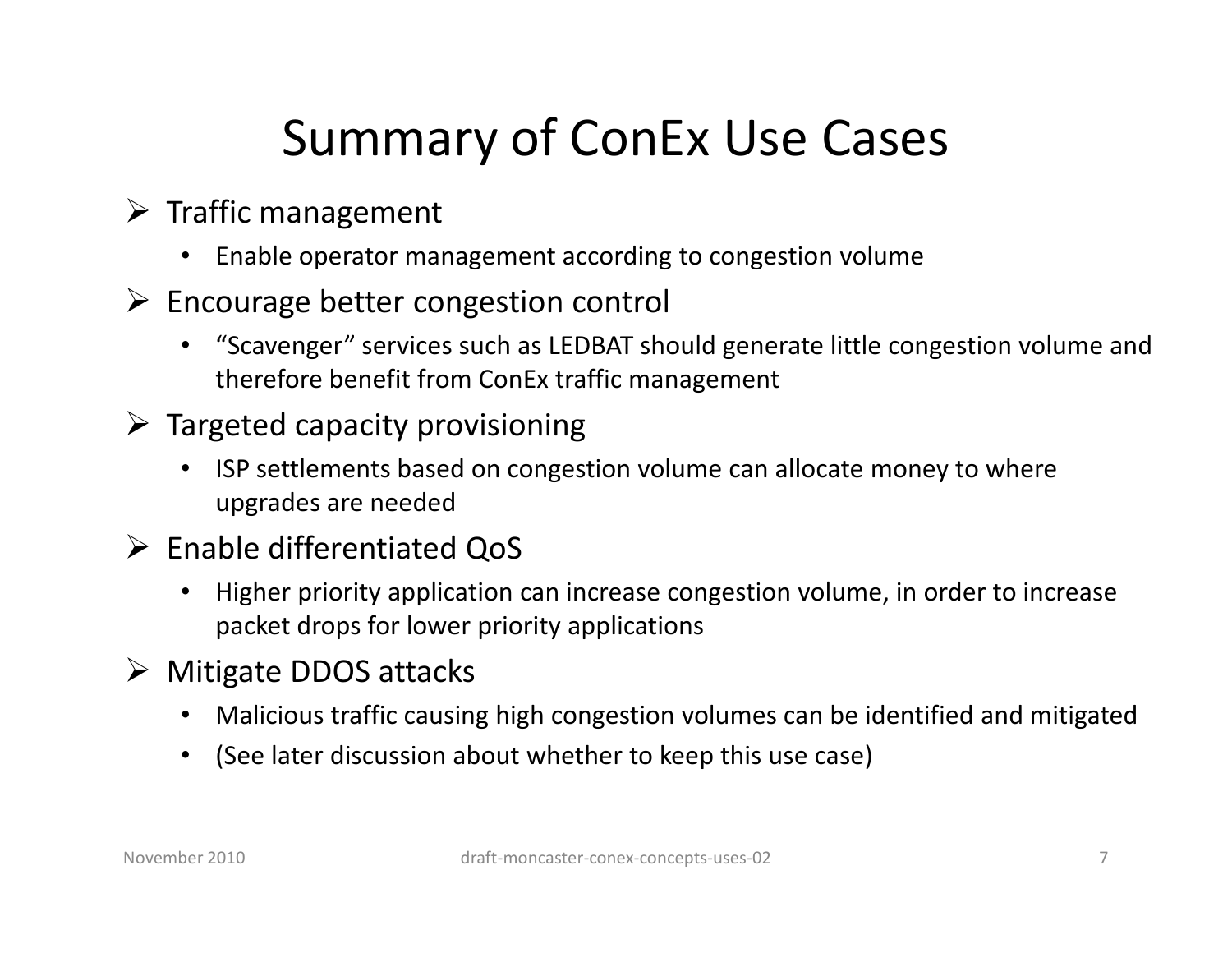### Traffic Management

- > ISPs often perform traffic management:
	- •Aim is to give majority of users an adequate service at peak times
	- •Users targeted based on application, traffic rate, volume transferred, etc
- $\triangleright$  ConEx policers offer an alternative:
	- •Each sender is declaring the congestion they expect to cause
	- •This can be used to control the impact they have on others
- ConEx Egress policer identifies users with most congestion -volume.
	- •Prioritise traffic depending on congestion it has declared
	- •Penalise traffic that has caused excessive congestion

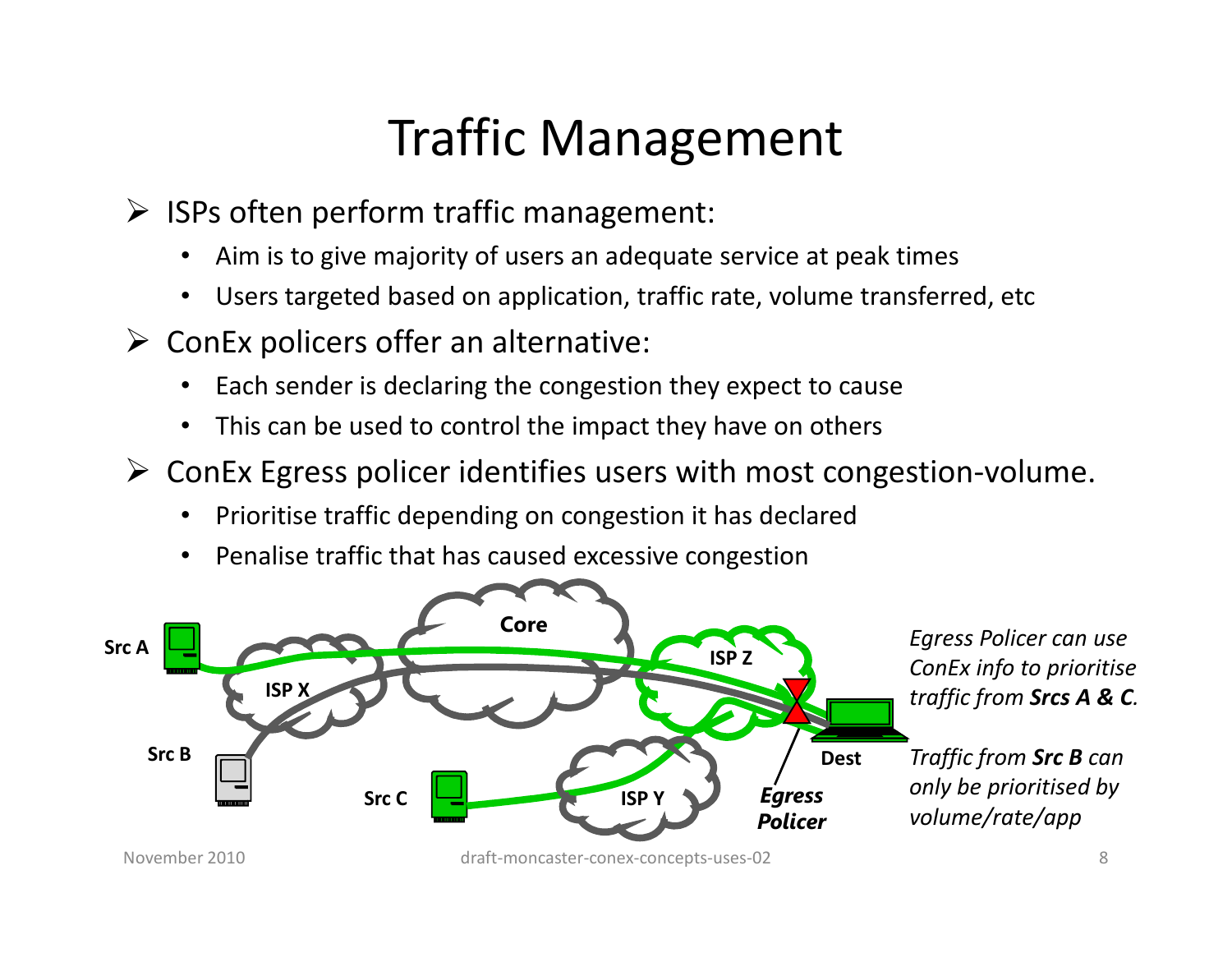# Managing the Right Traffic

- > Lots of debate about traffic management
	- •Current approaches tend to be relatively unfocused
	- Assumptions made about when "peak time" happens
	- Often targets specific applications big problem for Net Neutrality camp
- $\triangleright$  ConEx approach is better
	- Only targets traffic that contributes most to congestion
	- Because it monitors actual congestion it always knows when peak time is
	- Wholly application-agnostic only cares about impact of traffic on the network
- $\triangleright$  Overall this is better for ISP and its users
	- Less damaging to customer relationships
	- Allows some bandwidth differentiation without QoS in the net
	- $\bullet$ No need for expensive flow-aware kit in backhaul or access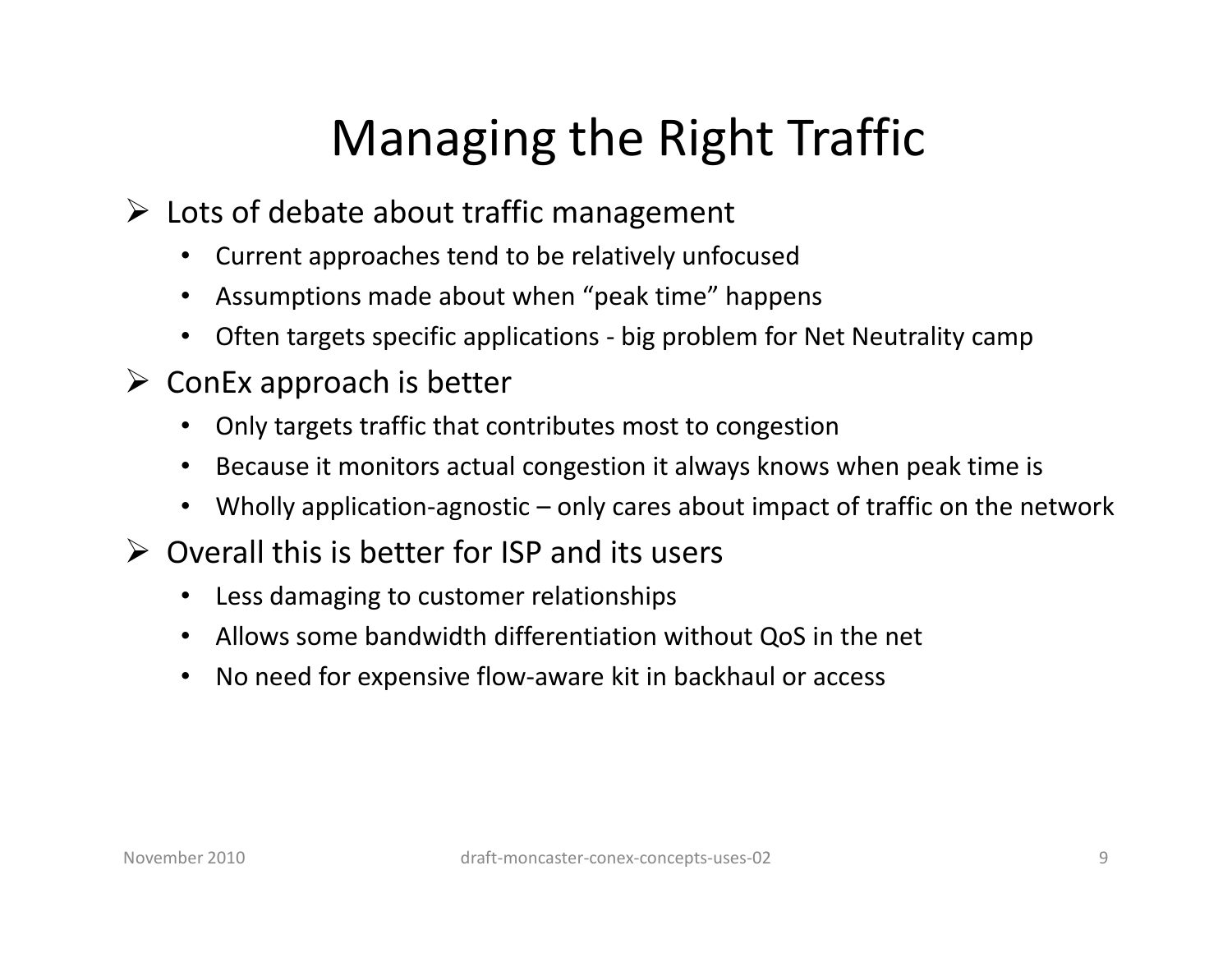## Encouraging Better CC

- > Lots of current work looking at better congestion control
- > LEDBAT introduced idea of highly reactive congestion control
	- •Designed for bulk data transfers which don't care about instantaneous rate
	- • Backs off as soon as it detects queue building - reacts to congestion before other transports need to
- MulTCP and related work introduced weighted congestion control
	- •Application chooses how much to react to congestion by assigning a weight
	- •High priority apps don't back off much, low priority back off more
	- •Logical extension is fully weighted congestion control

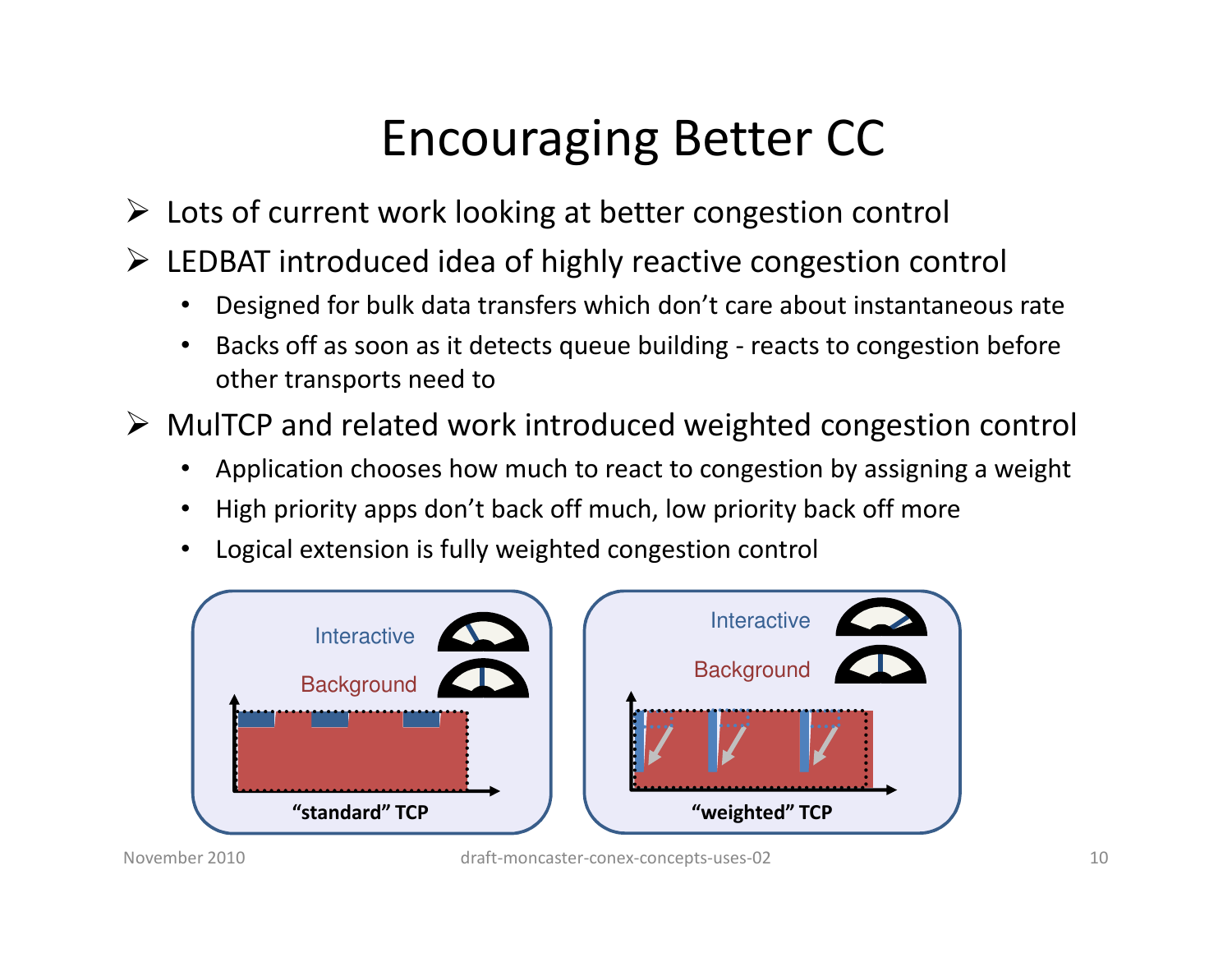## Encouraging Better CC continued

- > Current traffic management disincentivises use of LEDBAT
	- LEDBAT still transfers high volumes, so is still targeted
	- LEDBAT used for applications like P2P, so is still targeted
	- LEDBAT can still reach high data rates, so is still targeted
- > ConEx encourages LEDBAT-like transports
	- ConEx based traffic management brings correct incentives
	- Traffic is controlled based on congestion it causes
	- LEDBAT causes less congestion so gets less control
- ConEx encourages use of more adaptable congestion controls
	- Applications choose how reactive they want to be
	- •Interactive applications can react less to maintain their quality
	- Background applications can back off more and recover at quieter times
	- All that matters is overall Congestion-volume...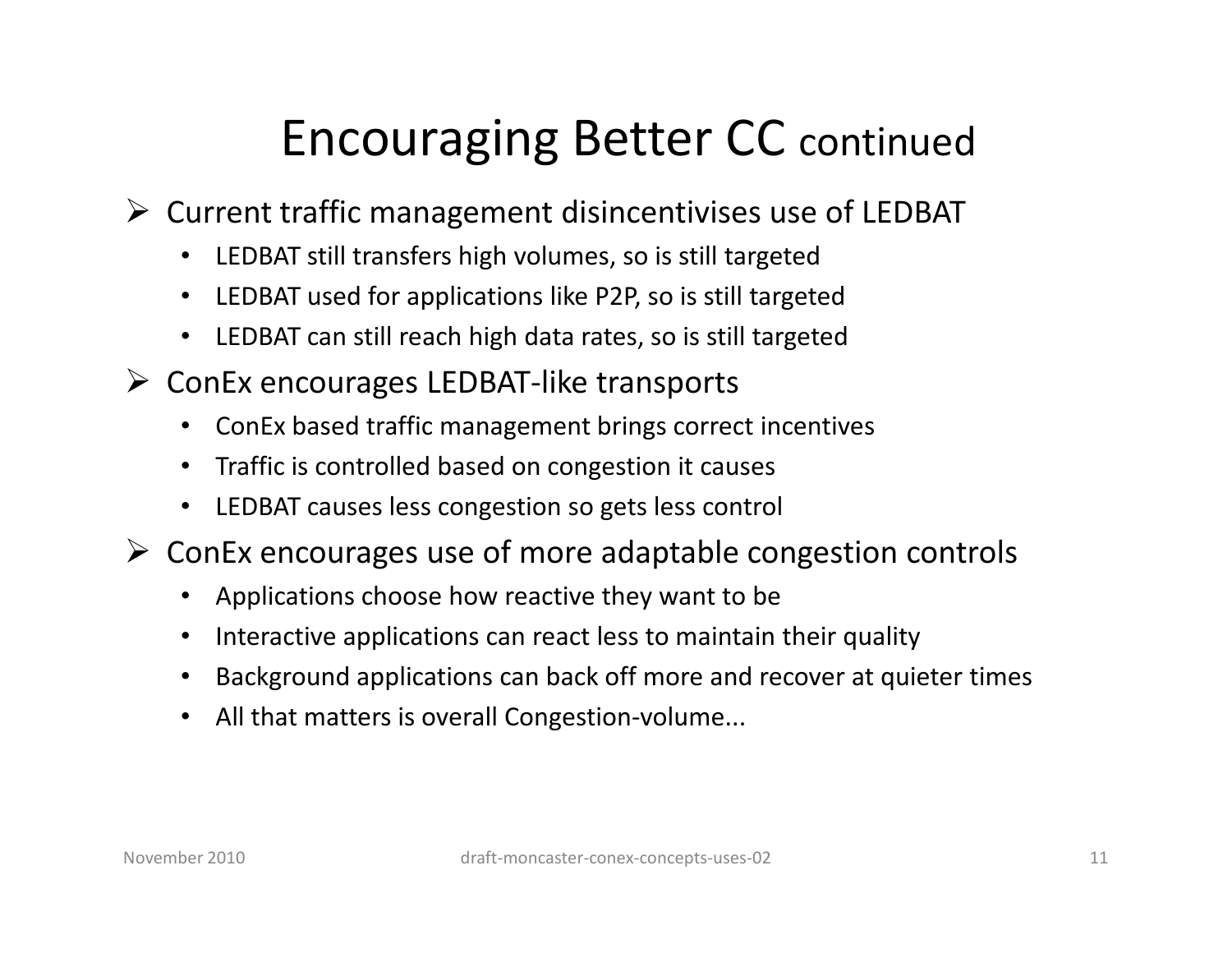## Targeted Capacity Provisioning

- Better traffic management means:
	- •Users stop causing unnecessary congestion
	- Protocol designers avoid unnecessary congestion
- $\triangleright$  So any congestion remaining reflects real demand
- > Congestion-volume can be used to measure this demand
	- •Can measure at each physical interface
	- •Can measure over investment timescales
	- Can identify precise capacity demand
- Without ConEx you can't tell if demand is real
	- Investments may be "wasted"
	- Users may not see real benefit
- $\triangleright$  More on this in next revision...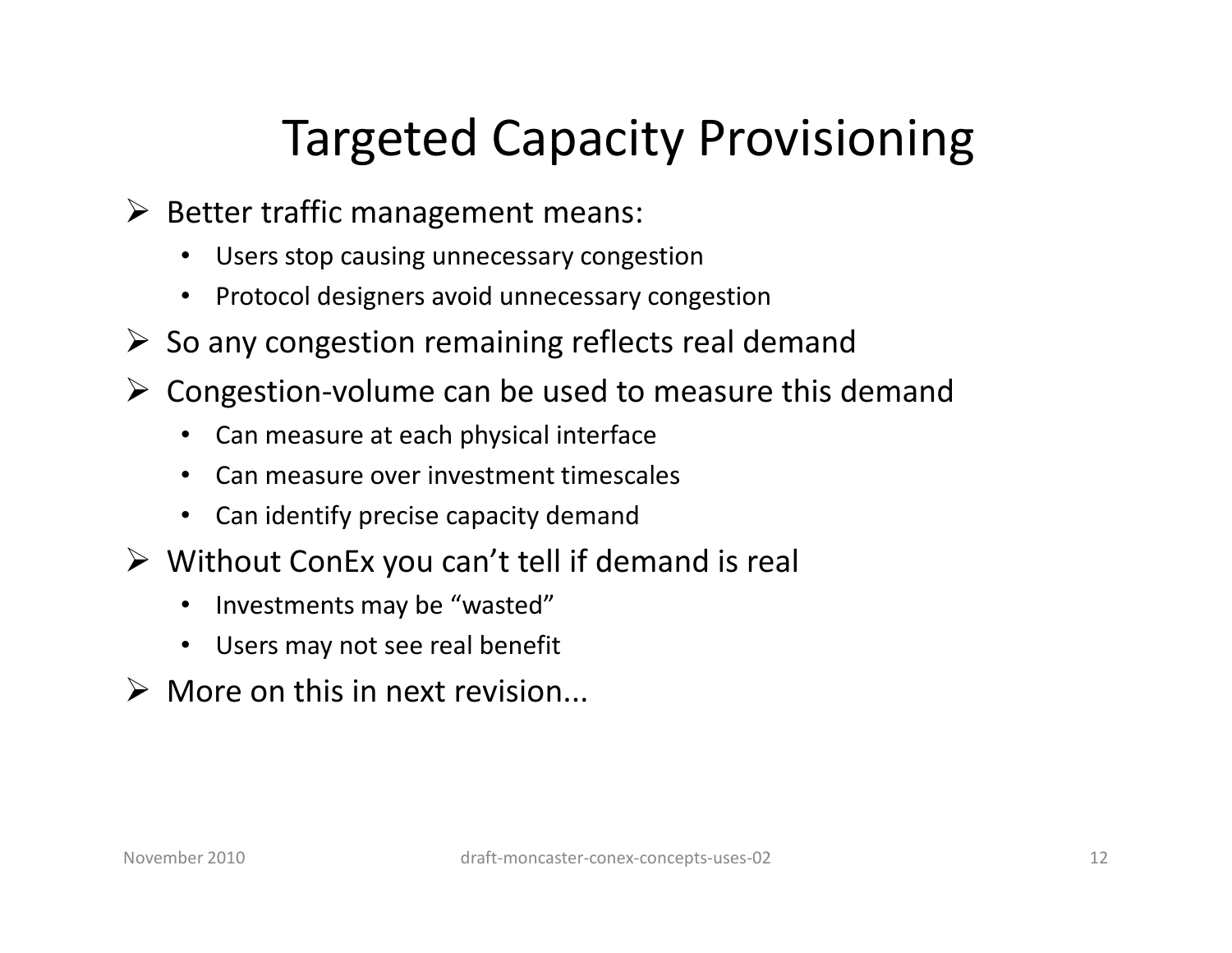#### Other Use Cases

- $\blacktriangleright$  Charter focused on ConEx-enabled destination network
	- •CDN distributing e.g. Movies; User watching VoD;
- ➤ Can add ingress policing for traffic heading in other direction
	- •End user transferring P2P; Live video chat with remote user via relay server;
- ➤ 3 other use cases already discussed in draft:
	- • ConEx for DDoS mitigation – network can identify and track excess congestion and block it before it causes problems. This could be a big incentive to deploy
	- • ConEx "QoS" (builds on weighted CC) – user can prioritise traffic with no network involvement. Makes sense with ingress policing.
	- • Congestion accounting: works best with full deployment. But even simple deployment at sender allows operators to monitor congestion-causing traffic
- $\blacktriangleright$  Other use cases discussed on mailing list. Intend to add more use cases to draft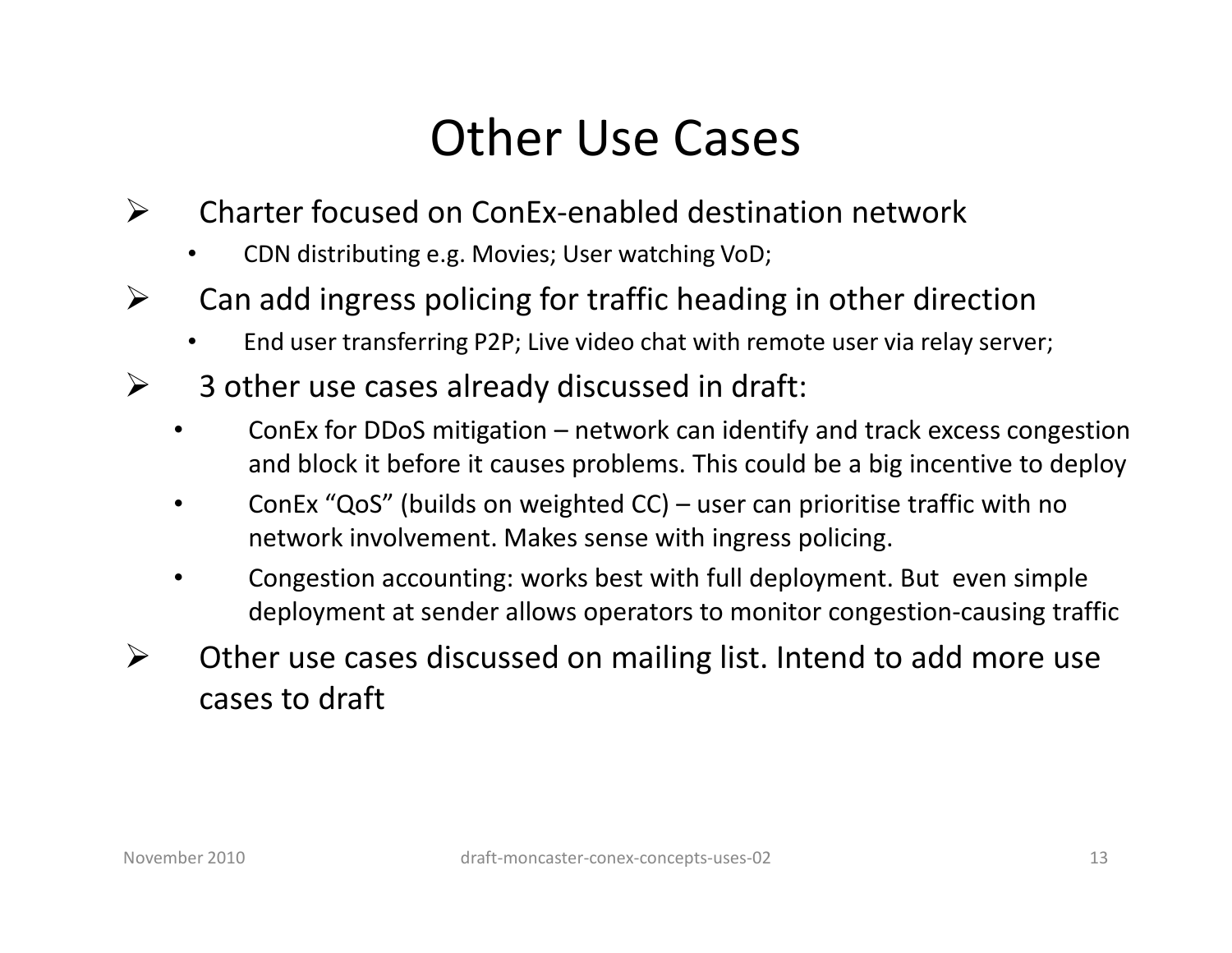#### Questions for the Working Group

- •• How to manage the remaining ConEx mechanism material?
	- Determine fate of ConEx Architectural Elements in appendix
	- Align draft terminology with Abstract Mechanism
- Should the DDOS use case be retained?
	- •• Incomplete resolution on mailing list: http://www.ietf.org/mail archive/web/conex/current/threads.html#00094
	- If retained, use case clarifications may be needed
- $\bullet$  How to clarify the differential QoS use case?
	- •Discussion on mailing list: http://www.ietf.org/mailarchive/web/conex/current/threads.html#00127
- $\bullet$  What use cases should be added?
	- E.g. from <u>draft-mcdysan-conex-other-usecases-00</u>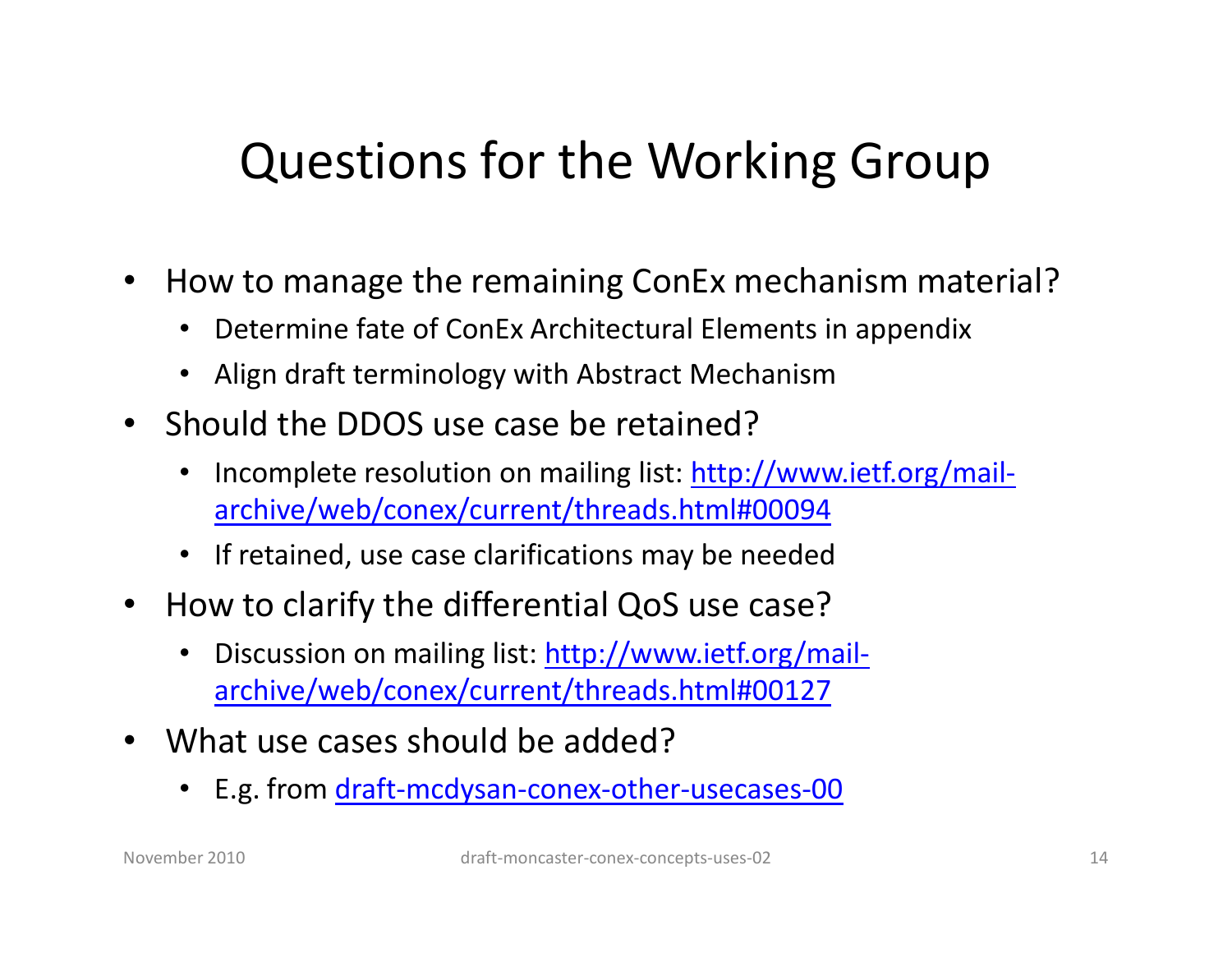# Questions

- Did we pick a reasonable set of use cases?
- Should we add a non-commercial use case like campus, corporate, etc?

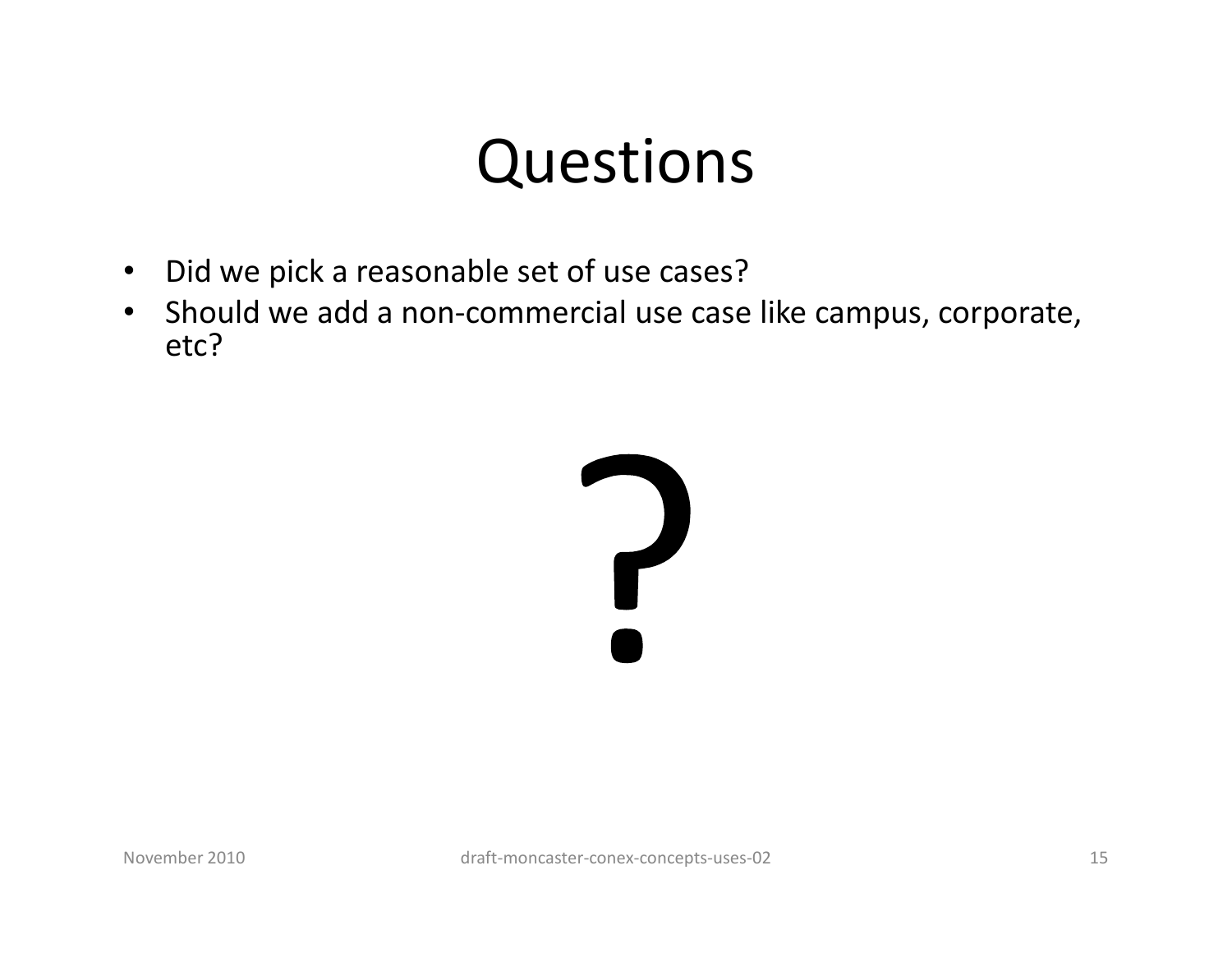### **Conclusions**

- $\triangleright$  This draft describes some of the use cases for ConEx
- $\triangleright$  By no means exhaustive this is a radical idea that will generate some truly innovative uses
- $\triangleright$  Congestion-volume is the key metric for controlling capacity sharing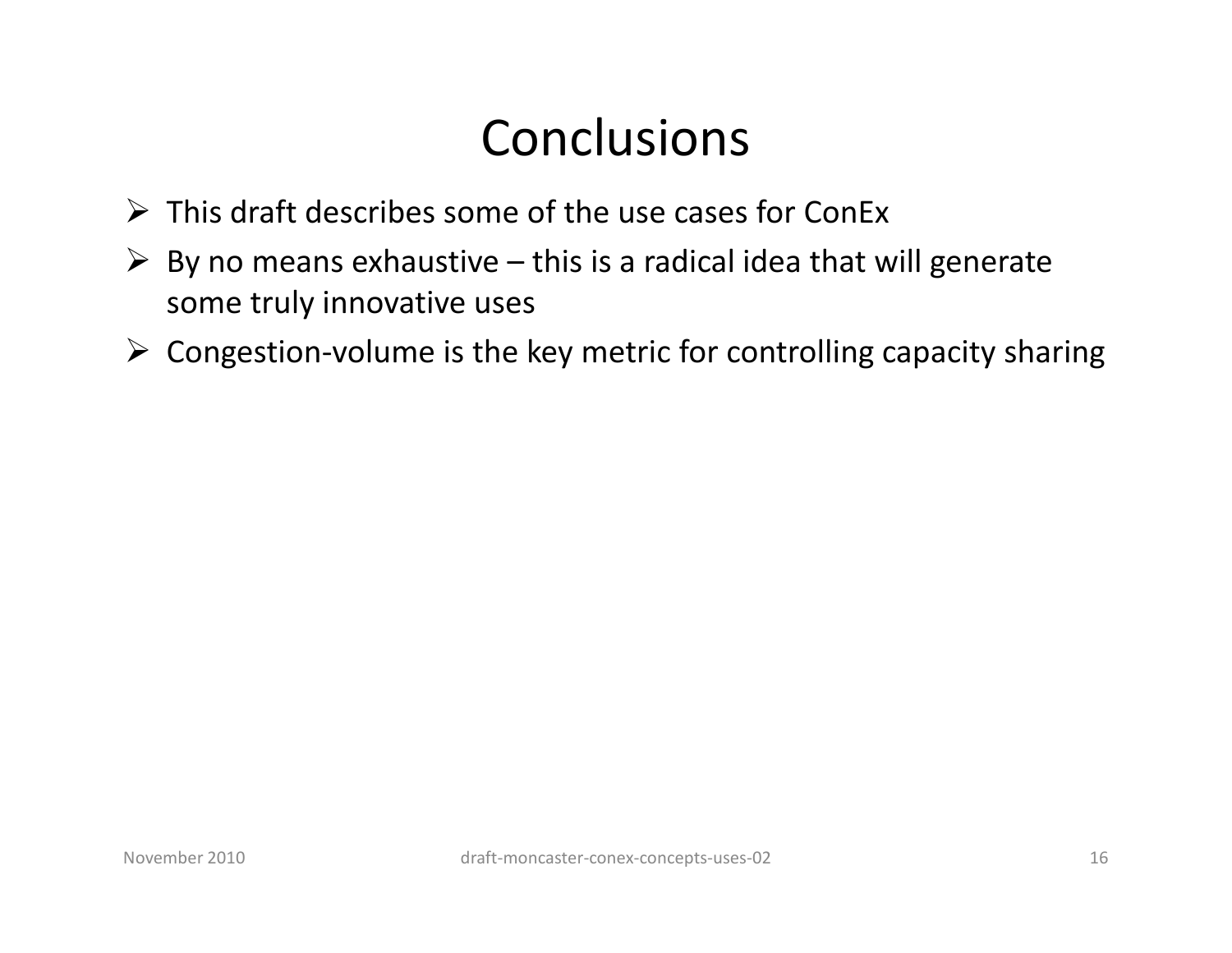# ConEx Concepts and Uses

spare slides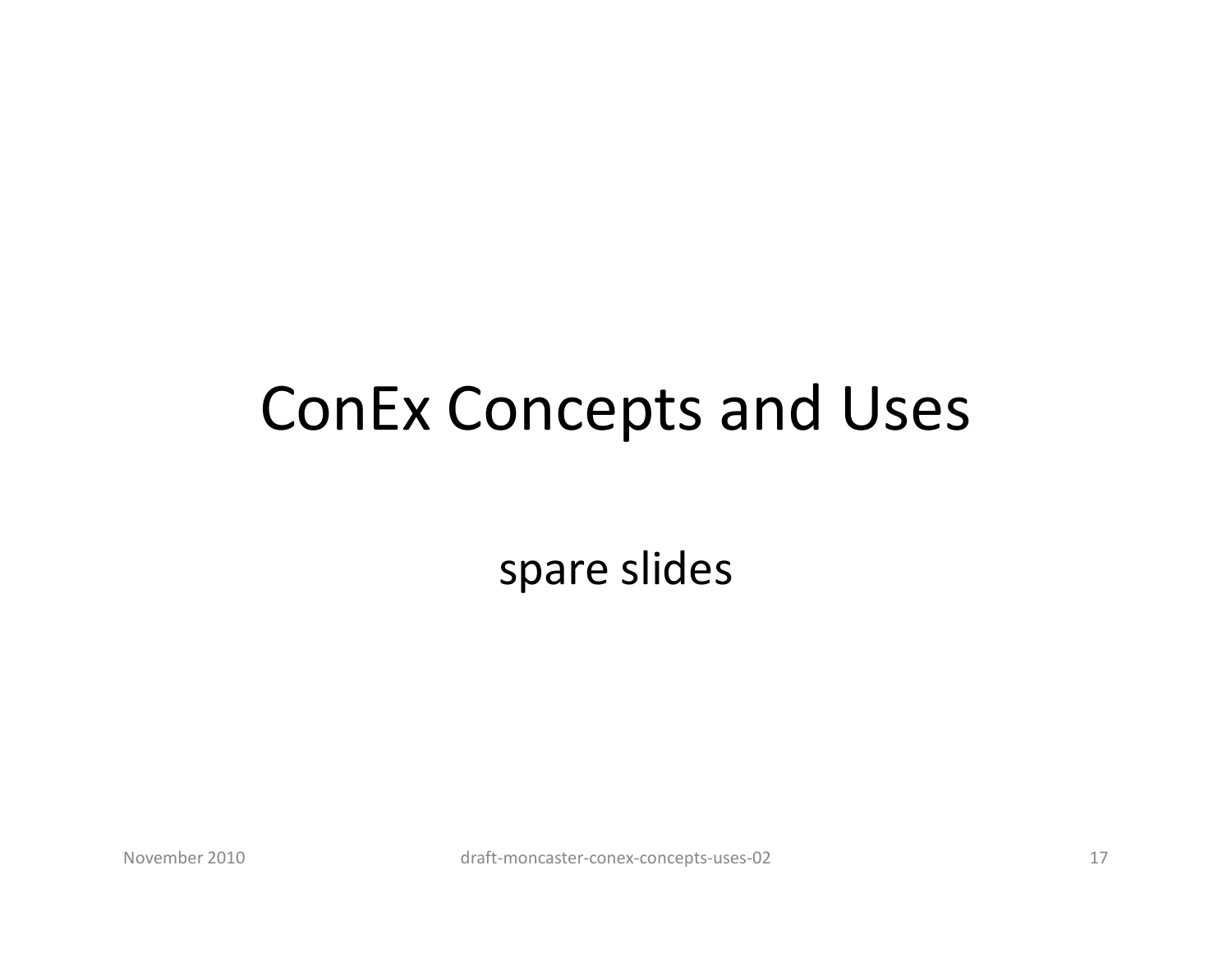## ConEx Components